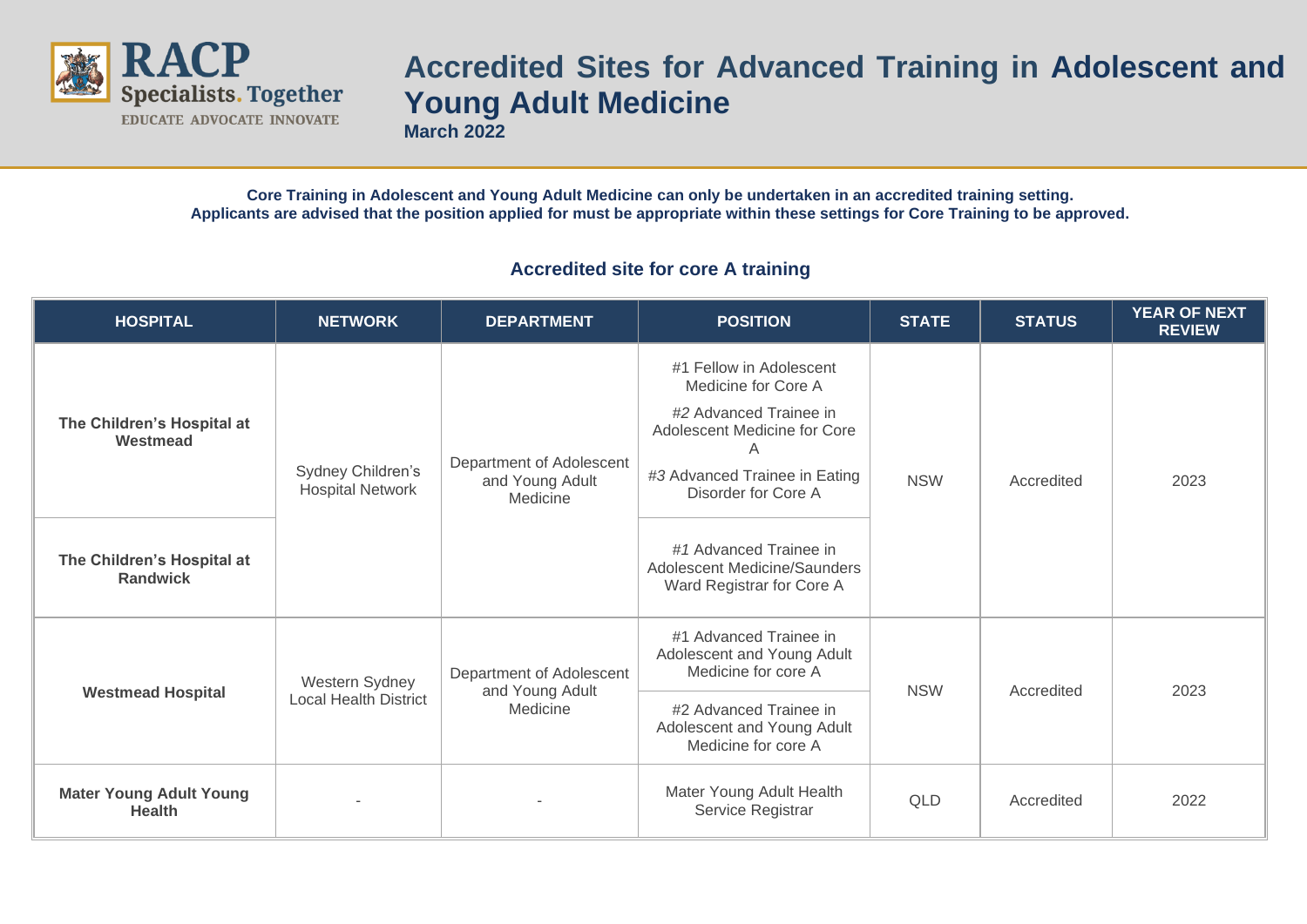| <b>Monash Children's Hospital</b>                                                       | Monash Health                                 | Adolescent Unit                                                       | Adolescent Medicine Registrar<br>1 for Core A<br>*Maximum training duration at the site<br>is 12 months | <b>VIC</b> | Accredited | 2024 |
|-----------------------------------------------------------------------------------------|-----------------------------------------------|-----------------------------------------------------------------------|---------------------------------------------------------------------------------------------------------|------------|------------|------|
| The Royal Children's Hospital                                                           |                                               | <b>Adolescent Medicine</b>                                            | #1 Adolescent Medicine Fellow<br>#2 Adolescent Medicine Fellow<br>2                                     | <b>VIC</b> | Accredited | 2022 |
| <b>Perth Children's Hospital</b>                                                        |                                               | Adolescent Medicine and<br><b>Eating Disorder</b>                     | <b>Adolescent Medicine Fellow</b>                                                                       | <b>WA</b>  | Accredited | 2022 |
| <b>Kidz First Community,</b><br>Counties Manukau Health -<br><b>Paediatric Division</b> | Northern Regional<br><b>Training Alliance</b> | Centre for Youth Health                                               | <b>Adolescent Medicine Fellow</b>                                                                       | <b>NZ</b>  | Accredited | 2027 |
| <b>Hutt Valley District</b>                                                             |                                               | Child Health Department                                               | Fellow in Adolescent and<br>Young Medicine at 0.4 FTE                                                   | <b>NZ</b>  | Accredited | 2022 |
| <b>Royal Hobart Hospital</b>                                                            | <b>Tasmanian Health</b><br>Service            | Department of<br>Paediatrics, Women and<br><b>Children's Services</b> | Adolescent Medicine Senior<br>Registrar                                                                 | <b>TAS</b> | Accredited | 2022 |

## **Accredited site for core B training**

| <b>HOSPITAL</b>                                                       | <b>NETWORK</b>                                     | <b>DEPARTMENT</b>                                  | <b>POSITION</b>                                | <b>STATE</b> | <b>STATUS</b> | <b>YEAR OF NEXT</b><br><b>REVIEW</b> |
|-----------------------------------------------------------------------|----------------------------------------------------|----------------------------------------------------|------------------------------------------------|--------------|---------------|--------------------------------------|
| John Hunter Hospital and<br><b>Newcastle Community Health</b><br>Care | Hunter New England<br><b>Local Health District</b> | Youth Drug and Alcohol<br><b>Clinical Services</b> | <b>Adolescent Addiction Medicine</b><br>Fellow | <b>NSW</b>   | Accredited    | 2022                                 |
| <b>Newcastle Community Health</b><br><b>Centre</b>                    |                                                    |                                                    |                                                |              |               |                                      |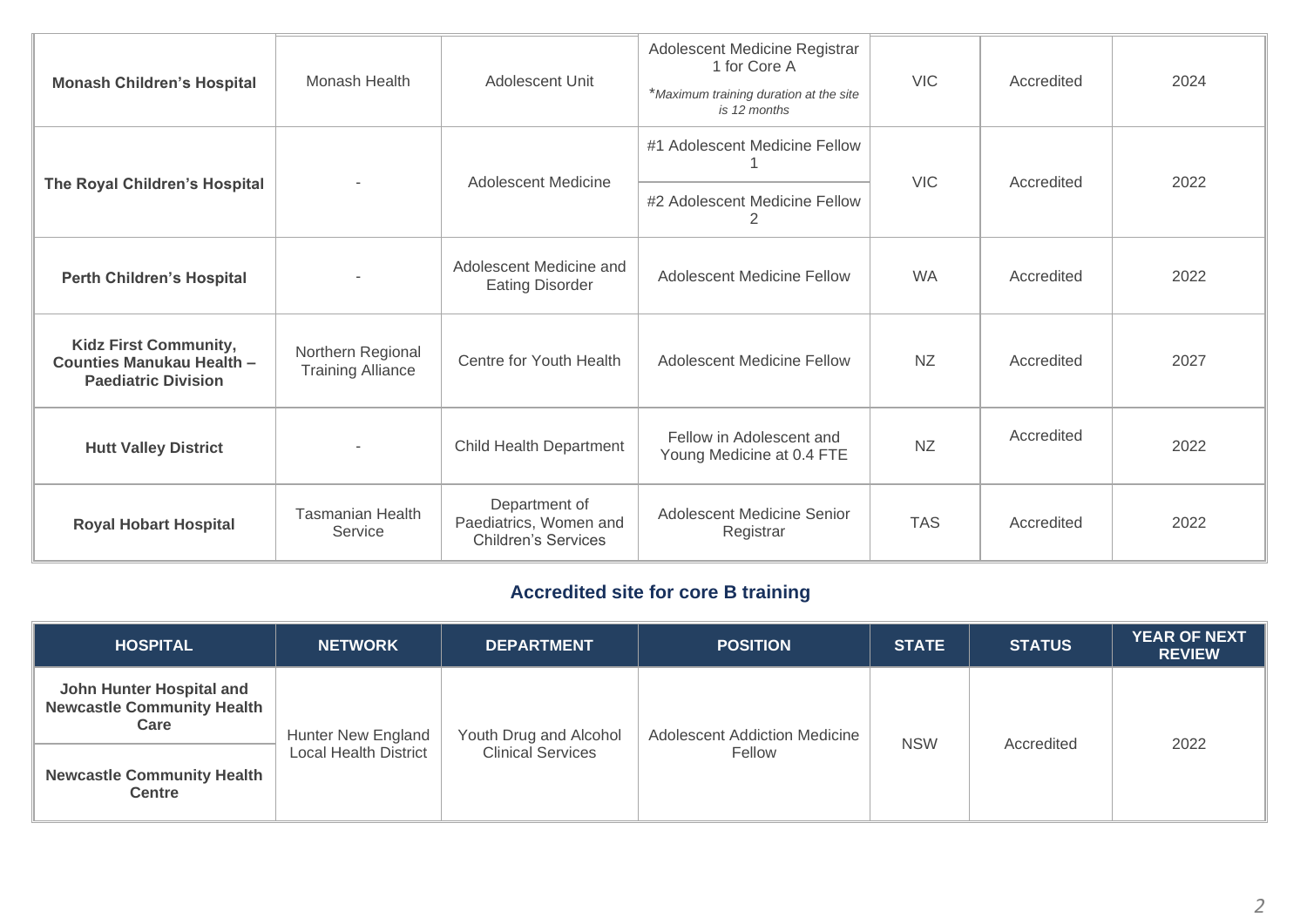| The Children's Hospital at<br>Westmead          | Sydney Children's<br><b>Hospital Network</b>   | The Department of<br><b>Adolescent Medicine</b>         | #1 Fellow in Adolescent and<br>Addiction Medicine for Core B<br>training                                                                                                                           | <b>NSW</b> | Accredited | 2023 |
|-------------------------------------------------|------------------------------------------------|---------------------------------------------------------|----------------------------------------------------------------------------------------------------------------------------------------------------------------------------------------------------|------------|------------|------|
| The Children's Hospital at<br><b>Randwick</b>   |                                                |                                                         | #1 Fellow in Adolescent and<br>Addiction Medicine for Core B<br>training                                                                                                                           |            |            |      |
| <b>Westmead Hospital</b>                        | Western Sydney<br><b>Local Health District</b> | Department of Adolescent<br>and Young Adult<br>Medicine | #1 Advanced Trainee in<br>Adolescent and Young Adult<br>Medicine for core A<br>#2 Adolescent and Young<br>Adult for Core B                                                                         | <b>NSW</b> | Accredited | 2023 |
| <b>Monash Children's Hospital</b>               | Monash Health                                  | Adolescent Unit                                         | Adolescent Medicine Registrar<br>2 for Core B<br>*Maximum training duration at the site<br>is 12 months                                                                                            | <b>VIC</b> | Accredited | 2024 |
| St Vincent's Hospital,<br><b>Melbourne</b>      |                                                | Department of Addiction<br>Medicine                     | Specialist in Addiction<br>Medicine                                                                                                                                                                | <b>VIC</b> | Accredited | 2027 |
| The Royal Children's Hospital                   |                                                | Department of Adolescent<br>Medicine                    | #1 Adolescent Medicine Fellow<br>#2 Adolescent Medicine Fellow                                                                                                                                     | <b>VIC</b> | Accredited | 2022 |
| <b>Gold Coast Health</b>                        |                                                | Child and Youth Mental<br>Health/Paediatrics            | #1 Community registrar and<br>Ward Based registrar at Child<br>and Youth Mental Health<br>Service (Robina Health<br>Precinct and Robina Hospital)<br>#2 Ward Based registrar at<br>Robina Hospital | QLD        | Accredited | 2022 |
| <b>Mater Young Adult Young</b><br><b>Health</b> |                                                |                                                         | <b>Therapeutic Residential</b><br>Adolescent and Young Adult<br>Registrar (0.5 full time<br>equivalent)                                                                                            | <b>QLD</b> | Accredited | 2022 |